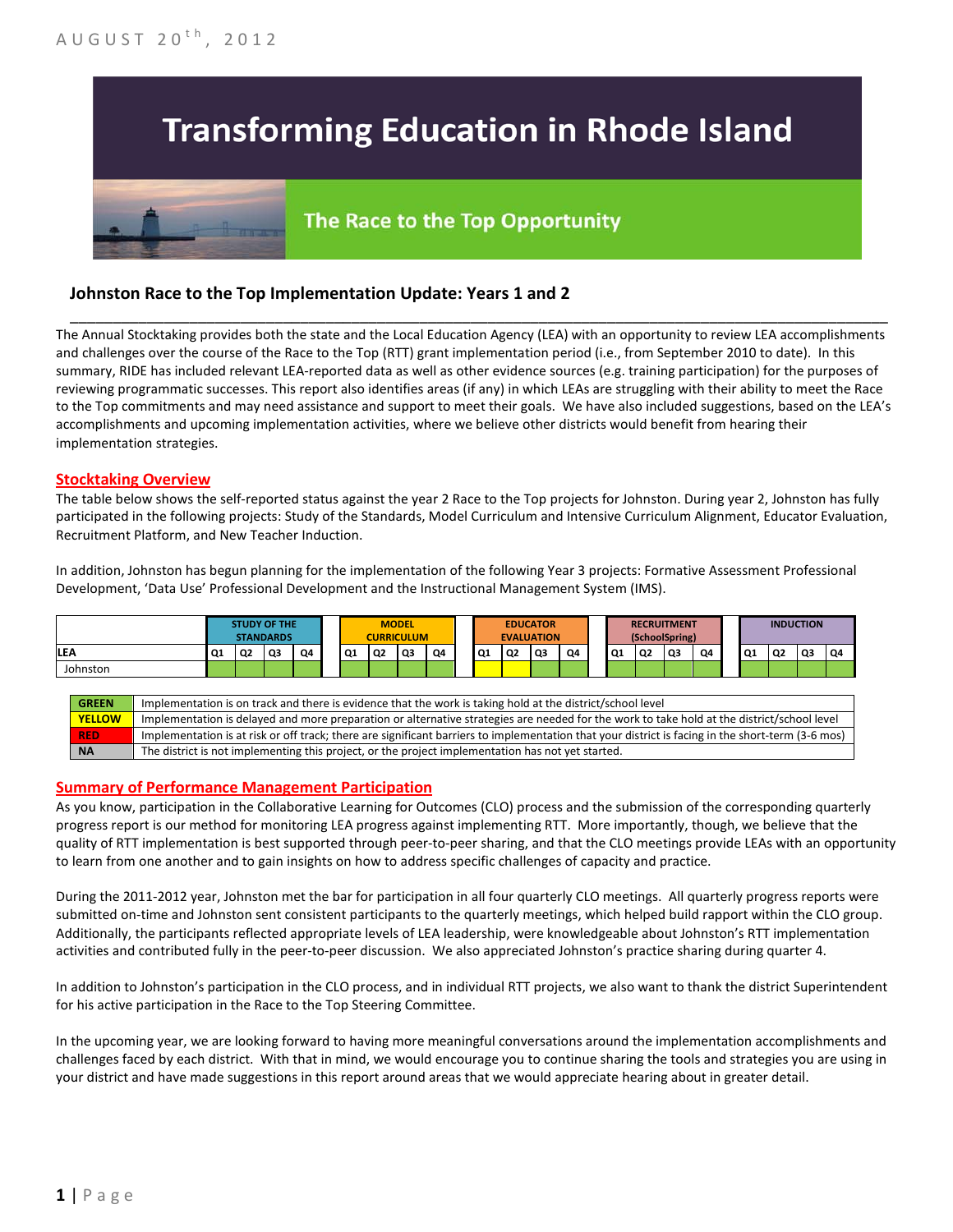#### **System of Support 1: Standards and Curriculum**

As of July 2012, Johnston is on-track against the System of Support 1 year 1 and year 2 commitments and tasks for Race to the Top, reflected in the tables below. Based on the quarterly progress reports submitted by Johnston, we have assessed the district as 'on track', 'delayed' or 'off track/at risk' on each task utilizing the criteria described on page 1 of this report.

| <b>Study of the Standards</b>                                   | Year 1:<br>SY10-11 | Year 2:<br>SY11-12 |  |
|-----------------------------------------------------------------|--------------------|--------------------|--|
| Identify educators to participate in the Study of the Standards | $X^*$              |                    |  |
| Specify names and invite participants                           | $\mathbf{v}$       |                    |  |
| Coordinate schedule with RIDE for all participants              | $\mathbf{\Lambda}$ | ∧                  |  |
| Complete planned educator training                              | $\mathbf{\Lambda}$ | ∧                  |  |

*\*Please note: the 'x' in the above table represents the anticipated completion timeline set by RIDE, not when the district completed the task.*

| Intensive Curriculum Alignment and Model Curriculum Development                                                                                                                                                                                           |   |   | Year 2:<br>SY11-12 |
|-----------------------------------------------------------------------------------------------------------------------------------------------------------------------------------------------------------------------------------------------------------|---|---|--------------------|
| Develop and communicate a multi-year Transition Plan for the Common Core State Standards implementation, including clear<br>expectations for school level transition benchmarks and a plan for developing a curriculum aligned to the CCSS in grades K-12 |   |   | χ                  |
| Identify opportunities for educators to work collaboratively to deepen understanding of CCSS (e.g. Common Planning Time, grade<br>level team, department meetings, faculty meetings)                                                                      |   | ⋏ | χ                  |
| Conduct analyses of each core curricula to ensure that each is aligned to standards, guaranteed and viable                                                                                                                                                | X |   |                    |
| Identify which, if any, curriculum development is needed as well as the method by which curriculum will be developed (i.e. Model<br>Curriculum with the Charles A. Dana Center, through an LEA cohort, or individually)                                   | x | x |                    |
| Create implementation plan, including the identification of aligned resources, to support roll out of new curricula                                                                                                                                       |   | x | χ                  |
| Develop curriculum aligned to the Common Core State Standards, including participation in Dana Center curriculum writing and<br>leadership sessions (if applicable)                                                                                       |   | x | χ                  |

As noted in Johnston's quarterly progress reports, the district sent over 60 educators to the Study of the Standards training sessions which met their RTT goals (i.e. 4 per building, or 85% of core educators in the district). Additionally, the district distributed copies of the Common Core State Standards (CCSS) to all educators.

To enhance educator understanding of the new standards, the district hired two consultants to continue offering professional development to special education teachers as well as new educators that were unable to attend the Study of the Standards sessions. The consultants provided additional support to the district as they began to develop model curriculum. The district has also attended RIDE supplemental professional development geared towards increasing readiness to transition through focusing on text complexity, developing textdependent questions, and deepening understanding of the mathematics standards.

Despite initial challenges with their collective bargaining agreement (i.e. educators could voluntarily participate in professional development work sessions, but must be compensated for curriculum writing activities), Johnston has made significant progress against implementing a guaranteed and viable curriculum aligned to the new Common Core State Standards. The Assistant Superintendent continually met with ELA and math teacher representatives across all grade levels to concentrate on updating and aligning their math and ELA curricula. During these work sessions, the group focused on vertical articulation of the scope and sequence of the current curriculum and examined its alignment to the new standards.

In their quarterly progress reports, Johnston noted that they have encountered the following challenges around this work:

- Our collective bargaining agreement specifies that we must compensate teachers once they begin writing curriculum documents.
- Ability to provide a high-quality substitute teacher when teachers must step out in order to participate in this work
- Time to meet with teacher representatives in order to gain insight into curriculum work

We want to commend Johnston on their collaboration with key district stakeholders around the resources and strategies that will deepen educator understanding of the new Common Core State Standards and accelerate the implementation of the new standards at the classroom level. We also appreciate that you shared your approach with your CLO colleagues during the quarter 4 meeting. We hope that you will continue share the curriculum materials you are developing with your fellow CLO colleagues during upcoming meetings, or with all districts through the Instructional Improvement System (IMS).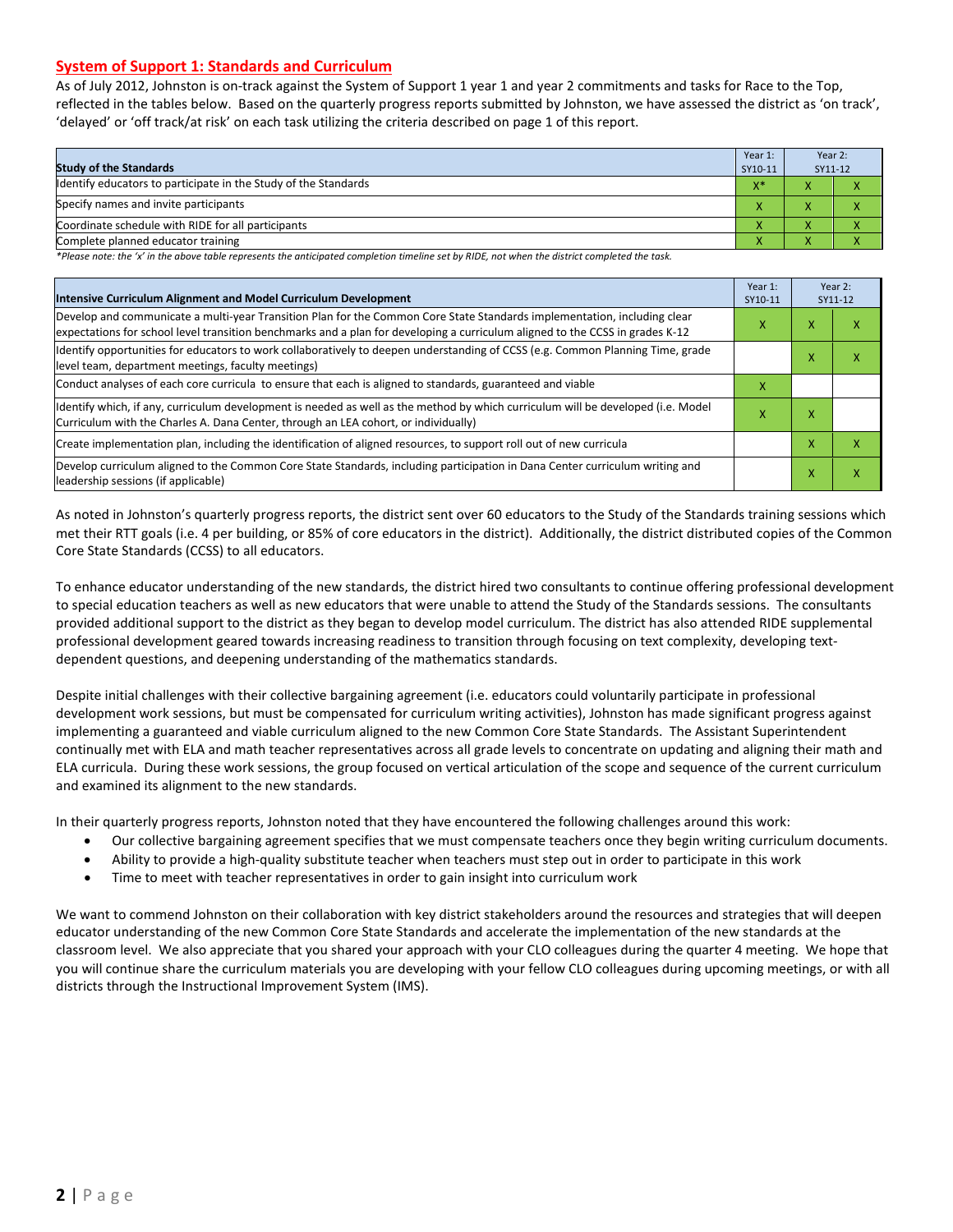#### **System of Support 2: Instructional Improvement Systems**

As of July 2012, Johnston is on-track against the System of Supports 2 year 1 and 2 commitments and tasks for Race to the Top. Thus far, Johnston has registered for training on the Instructional Management System (IMS) Primary (Pinnacle) and RtI (Exceed) platforms, as well as for Administrator training. Johnston has also reported that they intend to partially implement the Formative Assessment online professional development modules; however, the district has not yet registered to attend the Formative Assessment facilitator orientation sessions taking place in August 2012.

Additionally, the district has confirmed that they plan to engage four school data leadership teams in the 'Data Use' professional development series starting in August 2012, and has confirmed logistics with RIDE for the initial sessions.

RIDE wants to thank Johnston for their participation in the 'data use' focus groups, which helped shape RIDE's content development and implementation planning for that project. The district's participation in the RIDE data team meetings also helped shape this work.

In the upcoming CLO sessions, we look forward to hearing about the successes and challenges that Johnston has encountered while implementing these systems, as well as the district's progress around building teacher engagement in the various IMS tools and resources. Additionally, for those participating in the 'Data Use' professional development, we would be interested in hearing some of the strategies that Johnston has learned around deepening collaboration around data and using data to change instructional outcomes.

| <b>Formative Assessment Online Professional Development Modules</b>                                                                                                                                      | Year 1:<br>SY10-11 | Year 2:<br>SY11-12 |
|----------------------------------------------------------------------------------------------------------------------------------------------------------------------------------------------------------|--------------------|--------------------|
| Create multiyear plan for implementation of formative assessment PD modules, including the process and timelines by which all<br>educators will participate in the formative assessment training modules |                    |                    |
| ldentify facilitators who will support the implementation of formative assessment practices in daily instruction                                                                                         |                    |                    |

| <b>Instructional Management System (IMS)</b>                                                                                                                                                                                           | Year 1:<br>SY10-11                            |   | Year 2:<br>SY11-12 |
|----------------------------------------------------------------------------------------------------------------------------------------------------------------------------------------------------------------------------------------|-----------------------------------------------|---|--------------------|
| Designate an LEA data steward to support decision making around data collections and systems implementation and to provide input<br>and feedback on data initiatives through designated representatives                                | Identify<br><b>LEA Data</b><br><b>Steward</b> | X | х                  |
| Maintain data quality standards of local student information systems and upload local assessment data and program information as<br>required by RIDE in a timely manner                                                                |                                               |   |                    |
| Review the RIDE IMS Training Plan and develop a multiyear training and implementation plan to provide all educators with access<br>and training on the system                                                                          |                                               |   | x                  |
| Based on IMS Training Plan guidance, register and attend training for Administrative Users (i.e. users who will maintain and configure<br>both the Primary IMS and RtI Module) and LEA Trainers (i.e. staff to be trained as trainers) |                                               |   |                    |
| Following RIDE training, LEA Administrative Users and LEA Trainers configure the IMS for educator use and to provide end users with<br>access and training needed to utilize the IMS for daily activities                              |                                               |   | $\lambda$          |

| 'Data Use' Professional Development                                                                                                                                                                                                                                                     | Year 1:<br>SY10-11 |  | Year 2:<br>SY11-12 |
|-----------------------------------------------------------------------------------------------------------------------------------------------------------------------------------------------------------------------------------------------------------------------------------------|--------------------|--|--------------------|
| Complete a needs assessment survey indicating the use of and collaboration around data within schools and across the LEA                                                                                                                                                                |                    |  |                    |
| Based on RIDE implementation plan, determine the timing (i.e. Year 1, Year 2, or staggered across Year 1 and Year 2) of LEA<br>participation in 'Data Use' Professional Development and provide RIDE with the schools that will participate in Year 1 and/or Year 2<br>training cohorts |                    |  | χ                  |
| In coordination with RIDE, select 'Data Use' training dates for each cohort of schools, as applicable                                                                                                                                                                                   |                    |  | Year 1             |
| Identify and provide RIDE with the leadership team members from each school who will participate in the Year 1 and/or Year 2<br>training cohorts, as applicable                                                                                                                         |                    |  | Year 1             |

*\* Please note that, for this project, 'year 1' refers to cohort 1 taking place during the 2012-2013 school year, and 'year 2' refers to cohort 2 taking place during the 2013-2014 school year.*

#### RIDE anticipates that Johnston will implement the Interim Assessments during the 2013-2014 school year.

| <b>Interim Assessments</b>                                                                                                                                                              | Year 1:<br>SY10-11 | Year 2:<br>SY11-12 |
|-----------------------------------------------------------------------------------------------------------------------------------------------------------------------------------------|--------------------|--------------------|
| Identify method by which all educators will have access to interim assessments                                                                                                          |                    |                    |
| Develop timeline for training of all educators in the use of interim assessments utilizing train-the-trainer model                                                                      |                    |                    |
| Develop protocols or expectations regarding the use of interim assessment to inform instruction including timelines for<br>administration and process for scoring and reporting results |                    |                    |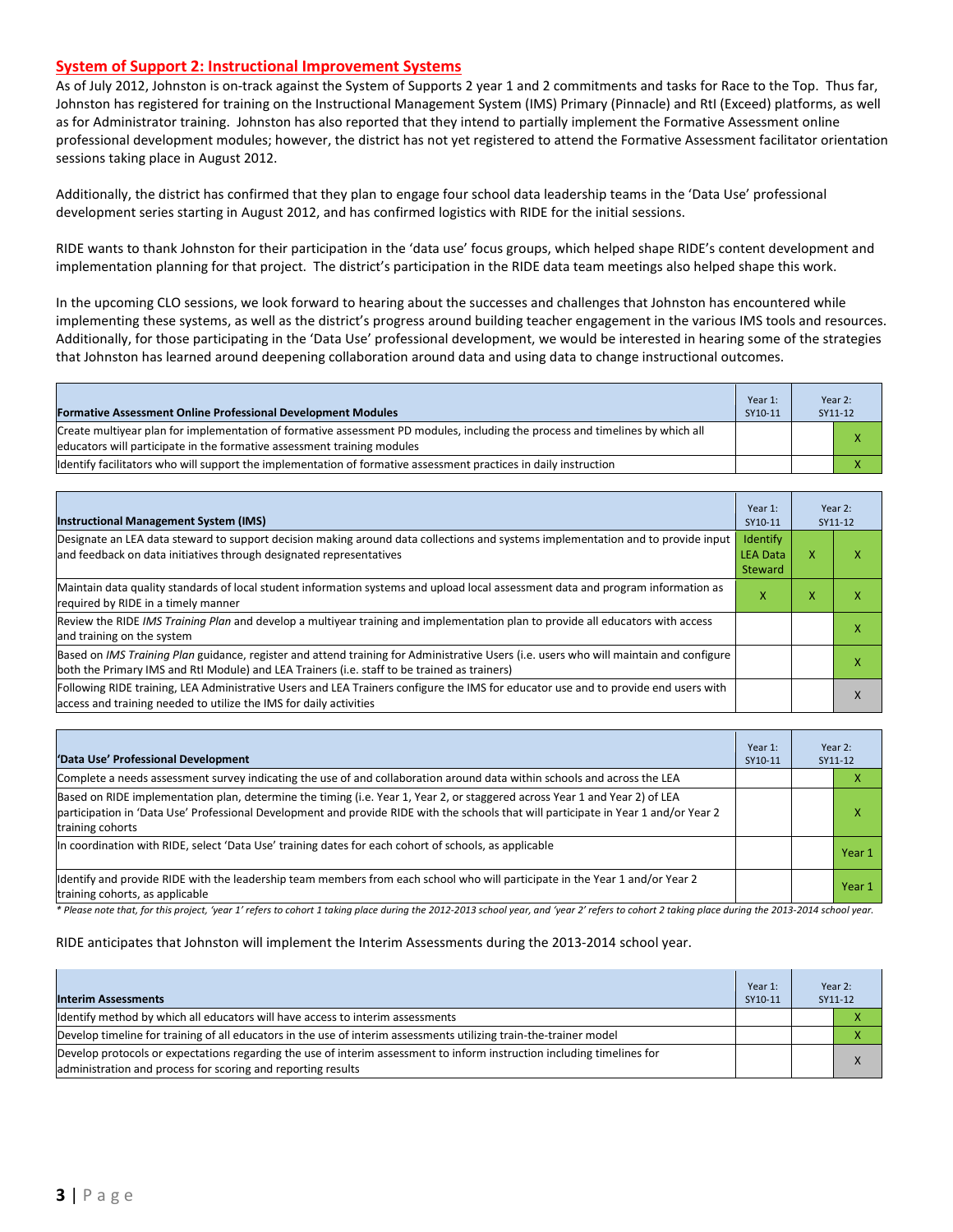#### **System of Support 3: Educator Effectiveness**

As of July 2012, Johnston is on-track against the System of Support 3 year 1 and 2 commitments and tasks for Race to the Top.

| <b>Educator Evaluation</b>                                                                                                                                                                            |   |   | Year 2:<br>SY11-12 |
|-------------------------------------------------------------------------------------------------------------------------------------------------------------------------------------------------------|---|---|--------------------|
| Participate in educator evaluation model design, development and refinement feedback opportunities.                                                                                                   | x | X | x                  |
| Identify District Evaluation Committee members, responsible for monitoring the implementation of the system and providing<br>recommendations to LEA leadership teams.                                 | x | X | X                  |
| Participate in field testing to support RI Model development                                                                                                                                          | X |   |                    |
| Identify individuals who will serve as primary and, if applicable, secondary/complementary evaluators                                                                                                 | X |   | x                  |
| Send all required evaluators to RIDE-provided evaluator training on model; Send evaluators and system administrators to training on<br>the Educator Performance Support System (EPSS) data system     | X | X | X                  |
| Examine LEA Policies and Contracts for Challenges; where applicable, consider memorandums of understanding or contract renewal<br>language which will support district implementation of evaluations. |   | X | X                  |
| Create a plan for the appropriate use of funds to support implementation of educator evaluation system.                                                                                               |   |   | X                  |
| Complete required RI Model components of educators and building administrator evaluations.                                                                                                            |   |   | x                  |
| Submit evaluation data and documentation (e.g. component and summative level ratings, verified rosters); provide other requested<br>linformation to support RIDE research and system improvement.     |   |   | X                  |

Based on their quarterly progress reports, Johnston has implemented all components of the Rhode Island Model for teacher and building administrator evaluations and submitted final summative evaluation ratings to RIDE for both teachers and building administrators. Johnston created a District Evaluation Committee (comprised of teachers, support personnel, principals, central office staff, and union reps) which has been submitted to RIDE.

Johnston attended all evaluation training modules offered by RIDE during the 2011-2012 school year. Currently, participants from the district are registered for the upcoming summer training. We want to remind the district that all personnel responsible for evaluating teachers and building administrators must attend Academy training during summer 2012, as well as two half-days of additional professional development taking place over the 2012-2013 school year and online observation practice; personnel responsible for evaluating both teachers and building administrators (e.g., a principal who evaluates teachers and an assistant principal) are only required to attend the *Academy for Personnel Evaluating Teachers*.

Working with the RIDE-trained Intermediary Service Provider (ISP) and building administrators, teachers created their professional growth goals and student learning objectives (SLO). Johnston worked with their principals and ISP to assist teachers in establishing goals and to identify data that would serve as evidence in attaining goals. To support teacher understanding of the evaluation process, the district offered training and guidance before and after school to both teachers and administrators. In the quarterly progress report, Johnston reported that most teachers and administrators found the experience to be professionally fulfilling and found the conferences to be richly focused on instruction and classroom strategies.

In their quarterly progress report, Johnston noted that they have encountered the following challenges around this work:

- Teachers needed significant support to complete initial evaluation tasks and requested additional training during the school day
- Administrators require building support in order to meet the time demands of the evaluation system.

RIDE has appreciated Johnston's collaboration and thought partnership around the development and refinement of educator evaluation processes. Through the district's participation advisory committees, RIDE has received valuable feedback on model refinement and the cyclical evaluation process. We hope that this additional level of participation has been as beneficial to the district as it has been to RIDE.

We hope that Johnston continues to share the strategies and resources they are using to support their evaluation process during the upcoming CLO meetings.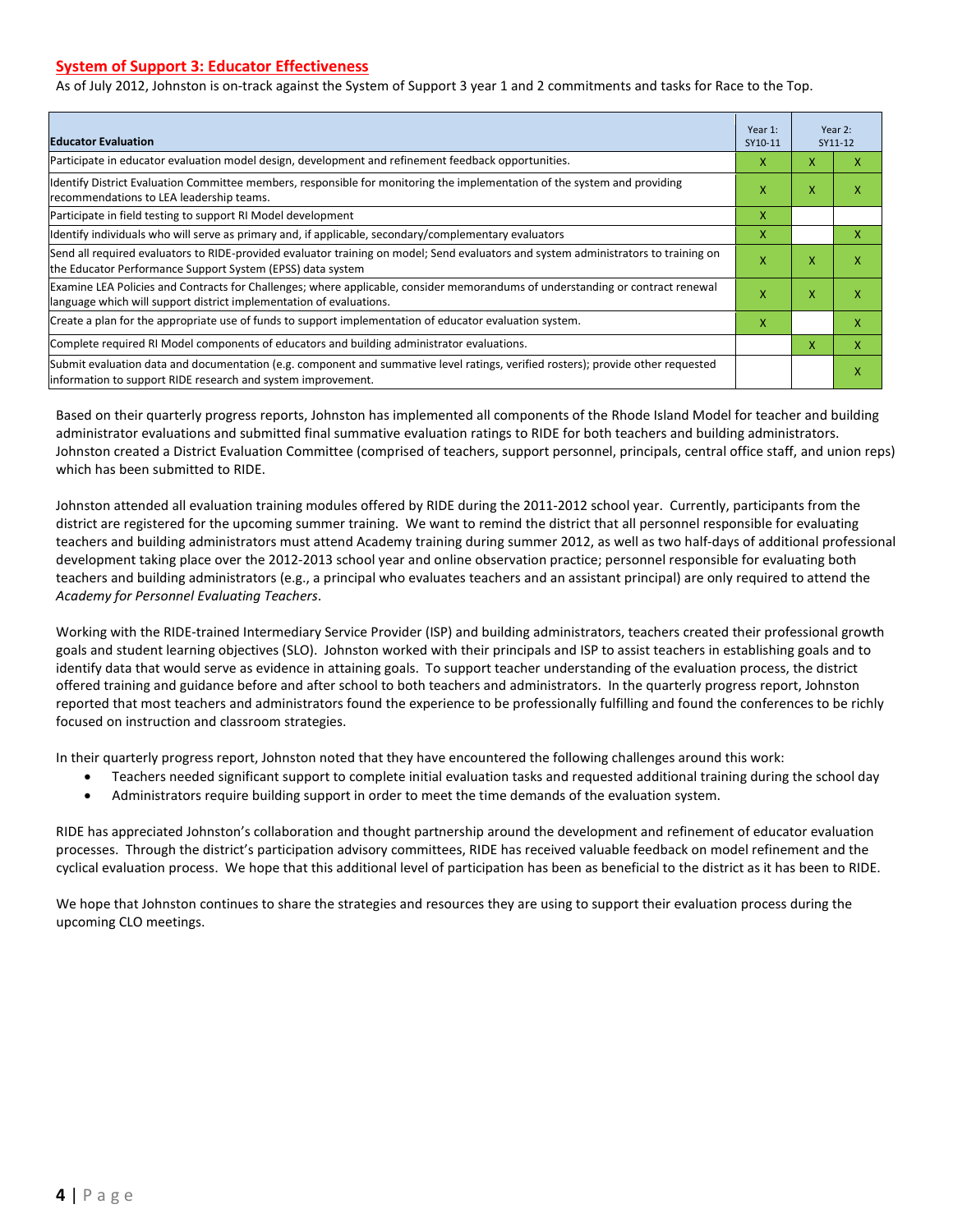#### **System of Support 4: Human Capital Development**

As of July 2012, Johnston is on-track against the System of Support 4 year 1 and 2 commitments and tasks for Race to the Top.

| <b>Recruitment (SchoolSpring)</b>                                                            | Year 1:<br>SY10-11 |              | Year 2:<br>SY11-12 |
|----------------------------------------------------------------------------------------------|--------------------|--------------|--------------------|
| Provide RIDE with feedback on the desired functionality of a state-wide recruitment platform |                    |              |                    |
| Attend orientation sessions with selected vendor and train relevant personnel as needed      |                    | $\mathbf{v}$ |                    |
| Post open positions using the state-wide Recruitment Platform (SchoolSpring)                 |                    |              |                    |

| <b>Beginning Teacher Induction</b>                                                                                                                                            | Year 1:<br>SY10-11 |  | Year 2:<br>SY11-12 |
|-------------------------------------------------------------------------------------------------------------------------------------------------------------------------------|--------------------|--|--------------------|
| Provide RIDE with feedback around the proposed design of the Induction Coach program                                                                                          |                    |  |                    |
| If applicable, recommend potential Induction Coaches to RIDE                                                                                                                  |                    |  |                    |
| Review and revise hiring policies, timelines and processes in order to support appropriate and timely projections for anticipated hires<br>requiring induction coach services |                    |  |                    |
| Provide RIDE with list of beginning teachers who will receive Induction Coach support in a timely manner in order to ensure that all<br>beginning teachers have coaching      |                    |  |                    |
| Participate in RIDE-provided information opportunities in order to learn about induction coach program                                                                        |                    |  |                    |

Johnston utilized the SchoolSpring recruitment platform to post open positions in the 2011-2012 school year and will continue to use SchoolSpring to recruit educators for available positions in the 2012-2013 school year.

During the 2011-2012 school year, Johnston had 1 beginning teacher which was supported by a RIDE induction coach. Johnston supplemented the induction coach support by providing content specific mentors to new teachers. The district's supplemental mentor program continues to provide support for their second year teachers.

In the upcoming CLO sessions, RIDE looks forward to engaging in a deeper conversation around the revisions that Johnston and other LEAs have made to their hiring policies, timelines and processes in order to support broader human capital initiatives including recruitment of highly qualified and diverse candidates and providing data-driven induction support to beginning teachers.